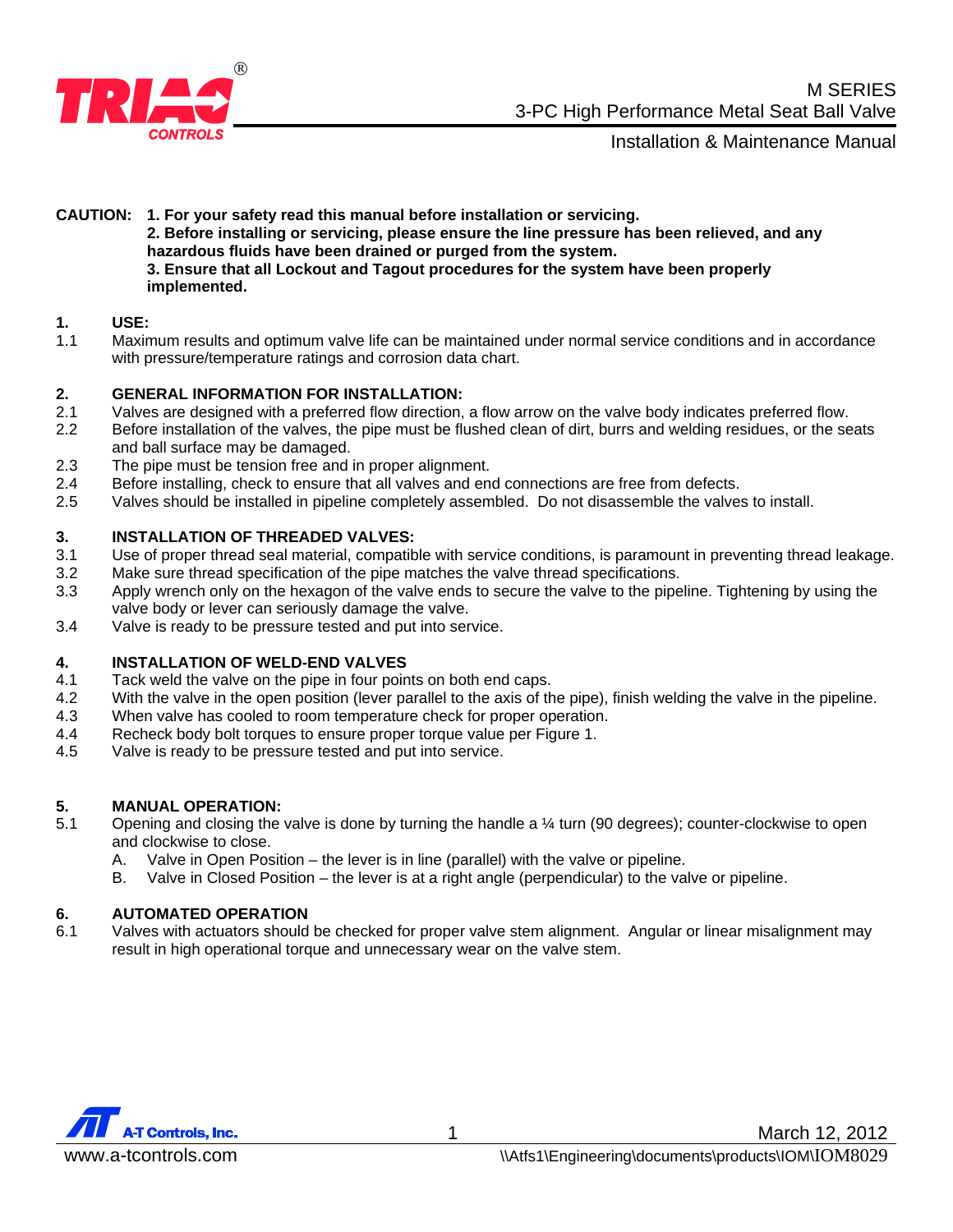

**M** SERIES 3-PC High Performance Metal Seat Ball Valve

## Installation & Maintenance Manual

#### **7. DISASSEMBLY & CLEANING PROCEDURE:**

#### **Caution: Ball valve can trap fluids in the ball cavity when closed.**

7.1 If the valve has been used to control hazardous media, it must be decontaminated before disassembly. It is recommended that the following steps are taken for safe removal and disassembly.

- A. Relieve the line pressure.
- B. Place valve in half-open position and flush the line to remove any hazardous material.
- C. All persons involved in the removal and disassembly of the valve should wear the proper personal protective equipment, such as face shield, gloves, etc.

**\*\*NOTE:** If *in line maintenance* is required, please follow these instructions to prevent valve damage. Loosen all four body bolts evenly in a star pattern. Completely remove three of the four body bolts from the valve leaving one of the bottom bolts. A pipe spreader must then be used to approximately acquire a 3/8" gap between each end cap and the valve body. This will facilitate the ability to swing the valve body out of the pipeline. Note that without the 3/8" gap on each end cap the valve body will not swing out of the pipeline. The necessary maintenance can now be performed without disturbing pipe alignment.

#### 7.2 **DISASSEMBLY**

**CAUTION: On Uni-Directional valves the upstream and downstream seats must be identified as the valve is disassembled. The orientation of the ball is also critical as the downstream side of the ball must be kept next to the downstream seat.** 

- 1. Turn the valve to the closed position.
- 2. Loosen Nuts (10) on the body studs.
- 3. Remove 3 sets of nuts and studs from valve.
- 4. Then carefully rotate valve body out of the pipe line (refer to *in line maintenance* procedure above) taking extreme care not to drop a seat from either side of the valve or the ball.
- 5. Downstream Side. Remove Gasket (9),Seat Gasket (5), Seat (4) and Ball (3). Be careful not to drop any of the above parts when the valve body is rotated. (See Figure 2)
- 6. Upstream Side: Remove Gasket (9), Seat Spring Seal (7), Seat Spring Retainer (6) ,Seat Spring (8).and Seat (4) (See Figure 2)
- 7. Losen the Handle Nut (19) and remove the Handle (18). Remove the Lock Saddle (17), Nut (16), Belleville Spring Washer (15) and Ring (14) (See Figure 2).
- 8. Press the stem toward the valve body and remove it from the body side. (See Figure 2)
- 9. The Gland Packing (12) must be carefully removed to prevent scratching the packing.
- 10. Use an approved solvent to clean the body, cap, ball, and other parts.
- 11. Before reassembly, thoroughly inspect the valve for defects such as scoring of the valve stem in the packing gland area and ball/seat damage.

#### **8. ASSEMBLY**

- 1. Slide the thrust washer (11) down onto the stem (13).
- 2. Insert the stem (11) into the stem hole from the inside body (1), and then slide the stem packing (10) down the stem and into the valve body. Use extreme care not to damage the stem packing. A sleeve may be required to guide the stem packing into the bore without damaging the seal..
- 3. Put Ring (14) and Belleville Spring Washer (15) on Stem (13), and tighten the Nut (16) per the torque value in Figure 1. Adjust nut slightly so that the Lock Saddle can be installed (17) and Handle (18) on stem, and then tighten Handle Nut (19).
- 4. Turn the Handle (18) to the closed position and install Ball (3) into the body (1).
- 5. Upstream side: Install Gasket (9) into Cap Then install Seat (4), and Seat Gasket (5) into Body (1).
- 6. Downstream side: Put Gasket (9), into Cap then install Seat (4) into Body (1), then install Seat Spring (8). Put the flat side of Seat Spring Retainer (6) toward Seat Spring Seal (7).
- 7. Swing Body assembly into place between the end caps (2). Lightly tighten Nuts (10) with wrench. Then Open and Close valve to check for smooth operation. Close the valve and then tighten the nuts in a diagonal sequence according to the torque listed in Figure 1.

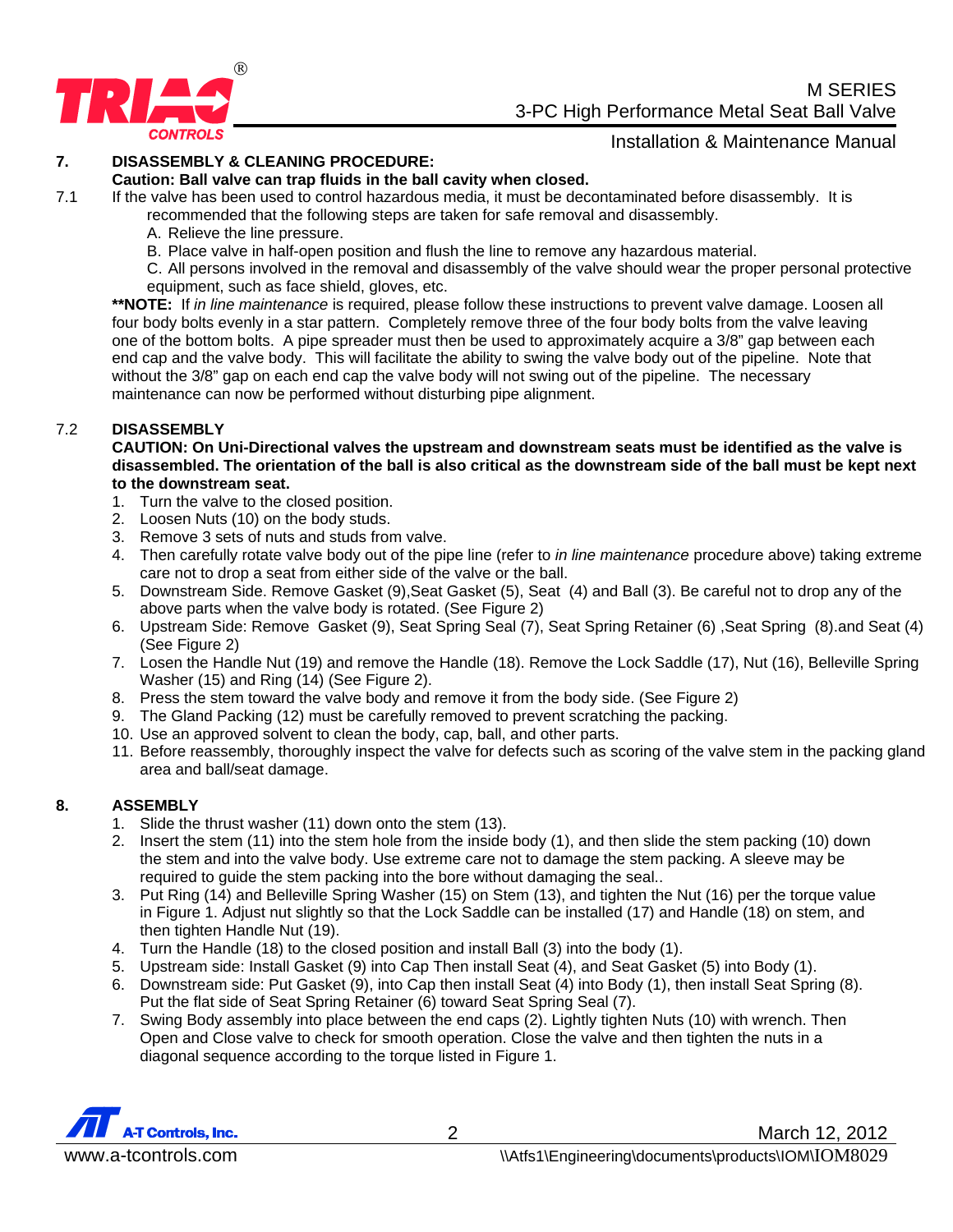

#### **TROUBLESHOOTING**

| Area         | <b>Description</b>   | <b>Solution</b>                                                                                                                                                                                                                                                                                                                          |  |  |
|--------------|----------------------|------------------------------------------------------------------------------------------------------------------------------------------------------------------------------------------------------------------------------------------------------------------------------------------------------------------------------------------|--|--|
| Inner        | Internal Leakage     | Check if there is any damage on the contact surface of ball<br>1.<br>$(3)$ and seats $(4)$ .<br>If parts are damaged, replace damaged ball & seats, and<br>2.<br>seat gasket (5).<br>3. If Ball & Seats are ok replace Seat Gasket (5)<br>Body Gasket (9) must be replaced with a new one every<br>4.<br>time the valve is disassembled. |  |  |
| <b>Outer</b> | Stem Leakage         | Tighten gland nut (12) to the torque values in Figure 1.<br>1.<br>If step 1 does not stop leakage, disassemble the valve to<br>2.<br>replace gland packing (12).<br>Gasket (9) must be replaced with a new one every time the<br>3.<br>valve is disassembled.                                                                            |  |  |
|              | Body Gasket Leakage. | Tighten body studs & nuts (10) to the torque values in<br>1.<br>Figure 1 per valve rating. Do not over torque studs & nuts<br>If step 1 does not stop leakage, disassemble body (1) and<br>2.<br>cap (2) to replace gasket (9).                                                                                                          |  |  |

#### **BOLT TIGHTENING SPECIFICATIONS**

The body bolts of the valve should be tightened evenly.

Tighten one-side snugly, then the one diagonal across.

Repeat for the other bolts, bringing them all down equally to the required torque value.

### **Figure 1**

| <b>Torque Values</b> |                   |        |                            |        |  |  |  |  |
|----------------------|-------------------|--------|----------------------------|--------|--|--|--|--|
| 600LB                |                   |        |                            |        |  |  |  |  |
| <b>Size</b>          | <b>Body Bolts</b> |        | <b>Packing Gland Bolts</b> |        |  |  |  |  |
|                      | <b>Nm</b>         | In-Lbs | <b>Nm</b>                  | In-Lbs |  |  |  |  |
| 1/2"                 | 20                | 177    | 5                          | 44     |  |  |  |  |
| 3/4"                 | 20                | 177    | 5                          | 44     |  |  |  |  |
| 1"                   | 40                | 354    | 8                          | 71     |  |  |  |  |
| $1 - 1/2"$           | 70                | 620    | 8                          | 71     |  |  |  |  |
| $1 - 1/4"$           | 80                | 708    | 10                         | 89     |  |  |  |  |
| 2"                   | 80                | 708    | 10                         | 89     |  |  |  |  |

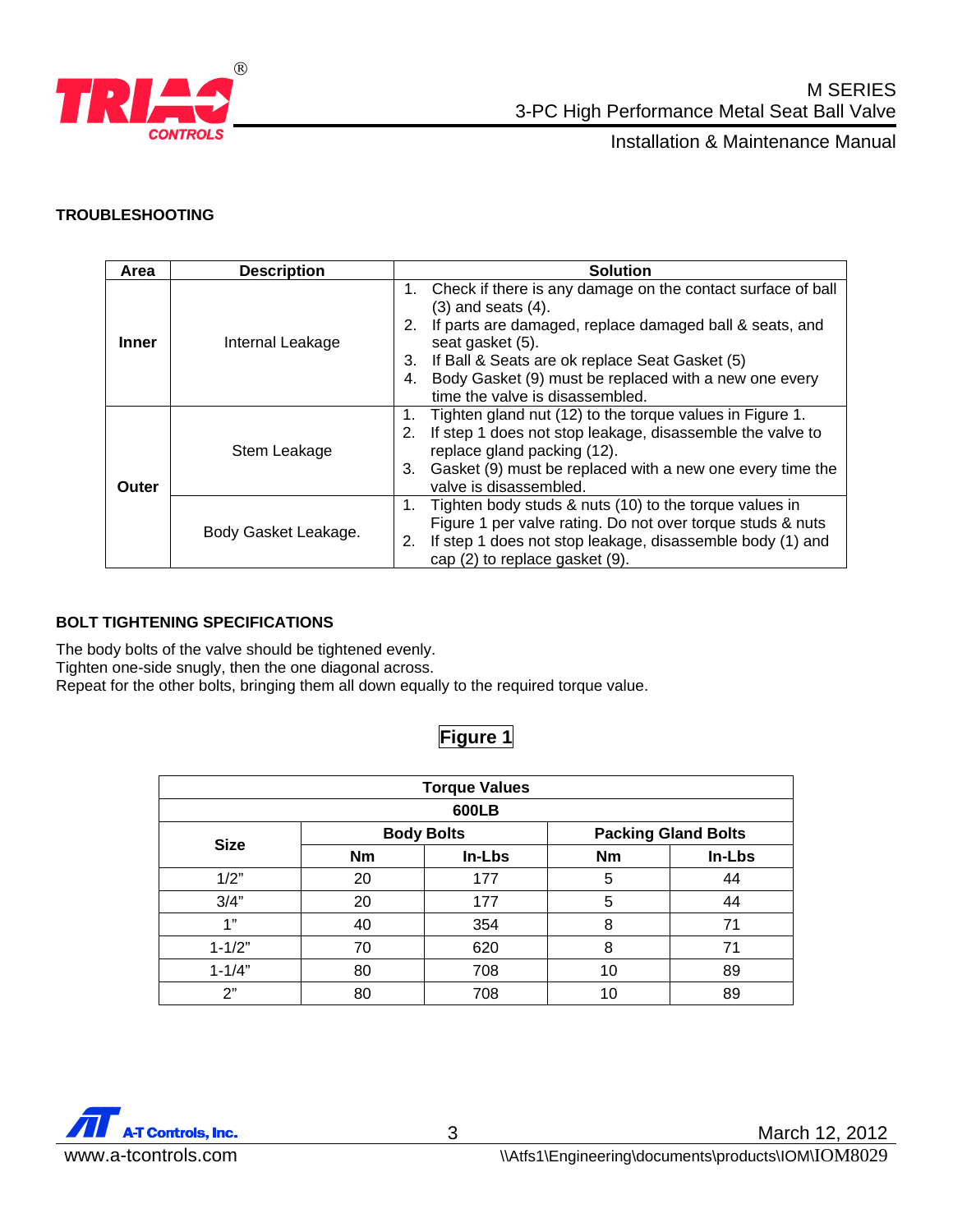

 M SERIES 3-PC High Performance Metal Seat Ball Valve

**CONTROLS CONTROLS** 

# **Figure 2**

| NO. | <b>PART NAME</b>            | NO. | <b>PART NAME</b>      | NO. | <b>PART NAME</b>                          |
|-----|-----------------------------|-----|-----------------------|-----|-------------------------------------------|
|     | <b>BODY</b>                 | 8   | <b>SEAT SPRING</b>    | 15  | <b>BELLEVILLE SPRING</b><br><b>WASHER</b> |
| 2   | <b>CAP</b>                  | 9   | <b>IGASKET</b>        | 16  | <b>NUT</b>                                |
| 3   | <b>BALL</b>                 | 10  | <b>BOLT &amp; NUT</b> | 17  | <b>LOCK SADDLE</b>                        |
| 4   | <b>SEAT</b>                 | 11  | <b>THRUST WASHER</b>  | 18  | <b>HANDLE</b>                             |
| 5   | <b>SEAT GASKET</b>          | 12  | <b>GLAND PACKING</b>  | 19  | <b>HANDLE NUT</b>                         |
| 6   | <b>SEAT SPRING RETAINER</b> | 13  | <b>STEM</b>           |     |                                           |
|     | <b>SEAT SPRING SEAL</b>     | 14  | <b>RING</b>           |     |                                           |